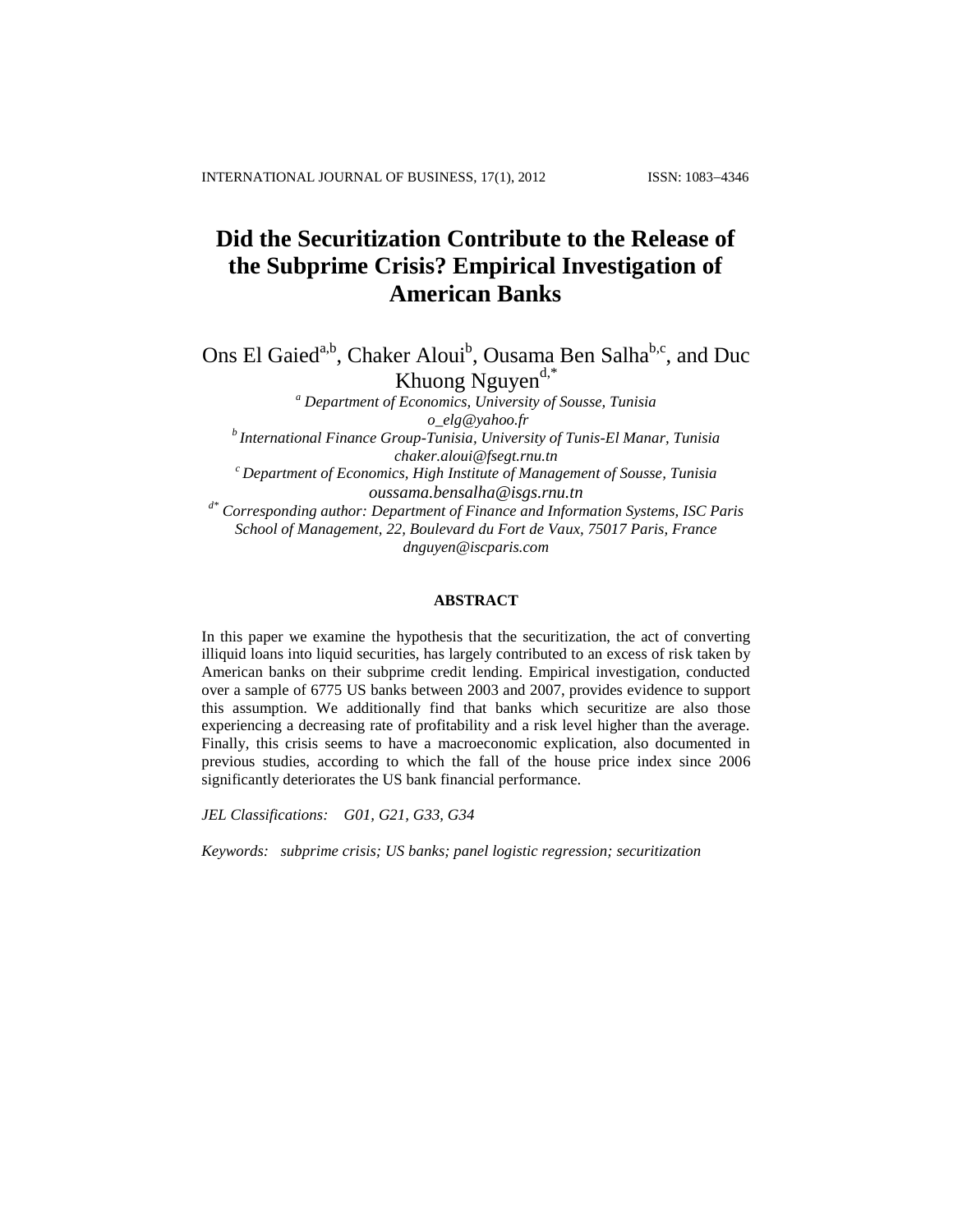#### **I. INTRODUCTION**

The financial history was marked in the last decades by a succession of financial crises. Black Monday of Wall Street (1987), the Latin American crisis (1994-1995), the Asian financial crisis (1997) and, recently, the subprime crisis seem to have a periodic distribution. According to the 2009 Global Financial Stability report, the amount of the American assets for the whole financial institutions during the period between 2007 and 2010 may well exceed \$2.7 billion, compared to the expected level of \$2.2 billion in January 2009. According to the International Monetary Fund, the global amount of the loosed credits in the world is estimated at approximately \$4 billion, of which two-thirds belong to banks, and the remainder comes from insurance companies, hedge funds and other financial institutions. Since August 2006, various actions were undertaken by the world's leading central banks for the rescue of the financial markets. This has been materialized by the activation of the lender-of-the-last-resort functions and liquidity injections for several times. We note for example that the amount of liquidity injections by the European Central Bank to help eligible financial institutions experiencing financial difficulty or risking a probable default exceeded the sum of  $\epsilon$ 500 billion. The Bank of England also injected, until April 2008, €63 billion for the repurchase of poor quality loans essentially in the forms of asset-backed securities and covered bonds. To the extent that the amount of banks' securitized credits rose substantially from \$1268.6 billion in January 2000 to about \$2523.4 billion in 2008 (or an increase of about 100%), some economists and finance professionals argued that securitization operations were the origin of the subprime crisis and did contribute to its worldwide propagation.

This paper attempts to empirically examine the role of the subprime mortgagebacked securitization in the release of the recent subprime crisis by checking the hypothesis of excessive risk-taking by financial companies in loan granting. This high risk is potentially supported by the possibility for American banks to transform their credits into negotiable evidences of indebtedness through securitization mechanism. Thus, our study joins the very recent literature that investigates the economic consequences of housing price appreciation (Goetzmann et al., 2009; Mian and Sufi, 2010a, 2010b) and the relationship between the securitization activity and the global financial crisis of 2007-2009 (Keys et al., 2010; Piskorski, 2010; Claessens et al., 2010). The main findings, obtained from econometric analysis for the sample of 6775 American banks between 2003 and 2007, indicate that credit securitization leads to an excessive risk-taking behavior of American banks on their subprime credit lending and to a significant increase in their probability of default.

The remainder of this paper is organized as follows. Section II provides an overview of the theoretical and empirical literature on the banking and subprime crisis, as well as some stylized facts related to the release of the subprime crisis in the United States. Section III proposes an empirical analysis of the securitization impacts on banks' probability of default. Section IV reports and discusses the results, and concluding remarks are provided in Section V.

#### **II. SECURITIZATION AND SUBPRIME CRISIS**

Before exposing an overview of the theoretical and empirical literature related to the role of the securitization in the subprime crisis in the United States, it is essential to recall some key concepts.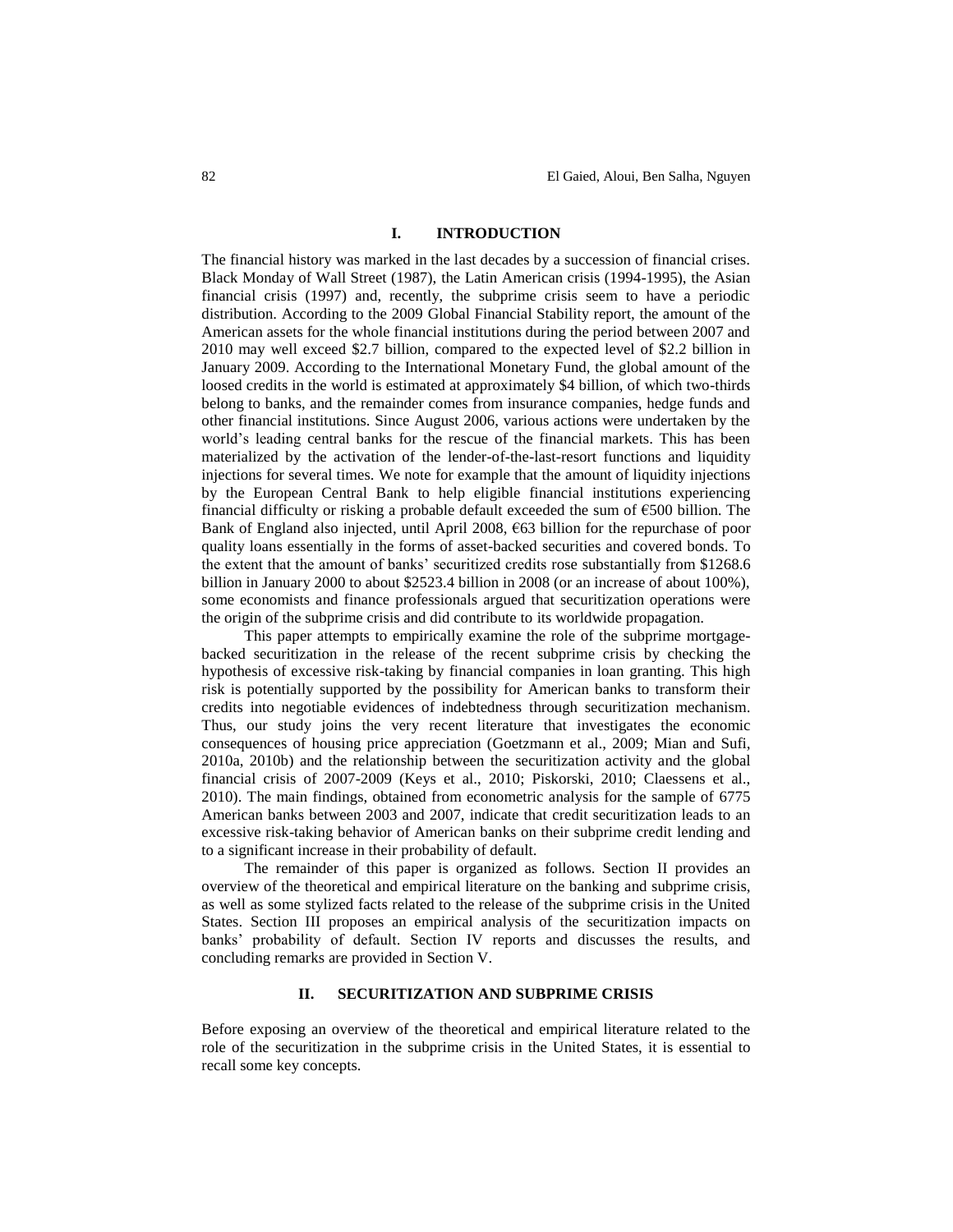#### **A. Some Basic Concepts**

A mortgage loan is a standard debt contract between the borrower (i.e., the property purchaser) and the lender (i.e., the financial institution which grants the credit) whereby the credit is guaranteed by the bought property. The lender is entitled to the seizure of the property if the borrowers are unable to pay back their loans. We can distinguish three types of loans since all the mortgages have not the same credit risk: prime, subprime and Alt-A mortgage (or Alternative A-paper). The latter is commonly known as riskier than an A-paper (prime) loan which has the highest credit grade, but less risky than the subprime category. When selecting credit applications, banks have to construct a measurement scale about the borrowers' risk profile on the basis of (1) their past relations with the bank including, for example, their reimbursement of old loans granted, and the ratio of debt to personal income; (2) the credibility of the proofs provided by the borrowers to check their income; and (3) the "credit score" of the borrower which is firstly given by *The Fair Isaac and Company* or "FICO score" and secondly by the amount of the requested loan.

Therefore, according to the definition commonly accepted by the majority of banks, a mortgage loan is classified into subprime category if it is granted to a borrower having a *FICO* score below 620. Note that the FICO scores range from 300 and 850, and the highest score indicates the likelihood to have a credit under the best conditions in terms of interest rates, loan-to-value (LTV), and term of payment, etc. A FICO score exceeding 720 is generally considered as an excellent credit rating score and makes it possible to qualify the borrower "premium". When the borrower obtains a credit score between 620 and 720, the loan is considered as an Alt-A mortgage.

In their standard forms, mortgage loans are not easily exchangeable, and the lenders may face significant risks in case of non-payment by the borrowers. Banks and lending institutions have often recourse to asset securitization technique which began with the structured financing of mortgage pools in the late 1970s. Formally, securitization can be viewed as a process of taking an illiquid asset or group of assets, and through financial engineering, transforming them into a security. A typical example of securitization is the *Mortgage-Backed Security* (MBS) which is a particular type of *Asset-Backed Security (ABS)* and is secured by a collection of mortgages. In general, the securitization process functions as follows. First, a regulated and authorized financial institution issues numerous mortgage loans being secured against the various real properties the mortgagors purchase. Then, all of the individual mortgages are assembled together into a mortgage pool which is held in trust as the collateral for a MBS. In the US, most MBSs are originated from the Government National Mortgage Association (Ginnie Mae), the Federal National Mortgage Association (Fannie Mae), and the Federal Home Loan Mortgage Corporation (Freddie Mac). Once a new security representing the claims on the cash flows from pool of mortgage loans, and in this case, the principal and interest payments made by the mortgagors, is created, it can be sold to the participants in the secondary mortgage market. Before the advent of the subprime crisis, this market was extremely large, and improved considerably the liquidity of mortgage assets, which otherwise would have been quite illiquid on their initial forms. It is equally important to note that the MBSs are subdivided into the CMBS (*Commercial Mortgage-Backed Securities*) and the RMBS (*Residential Mortgage-Backed Securities*).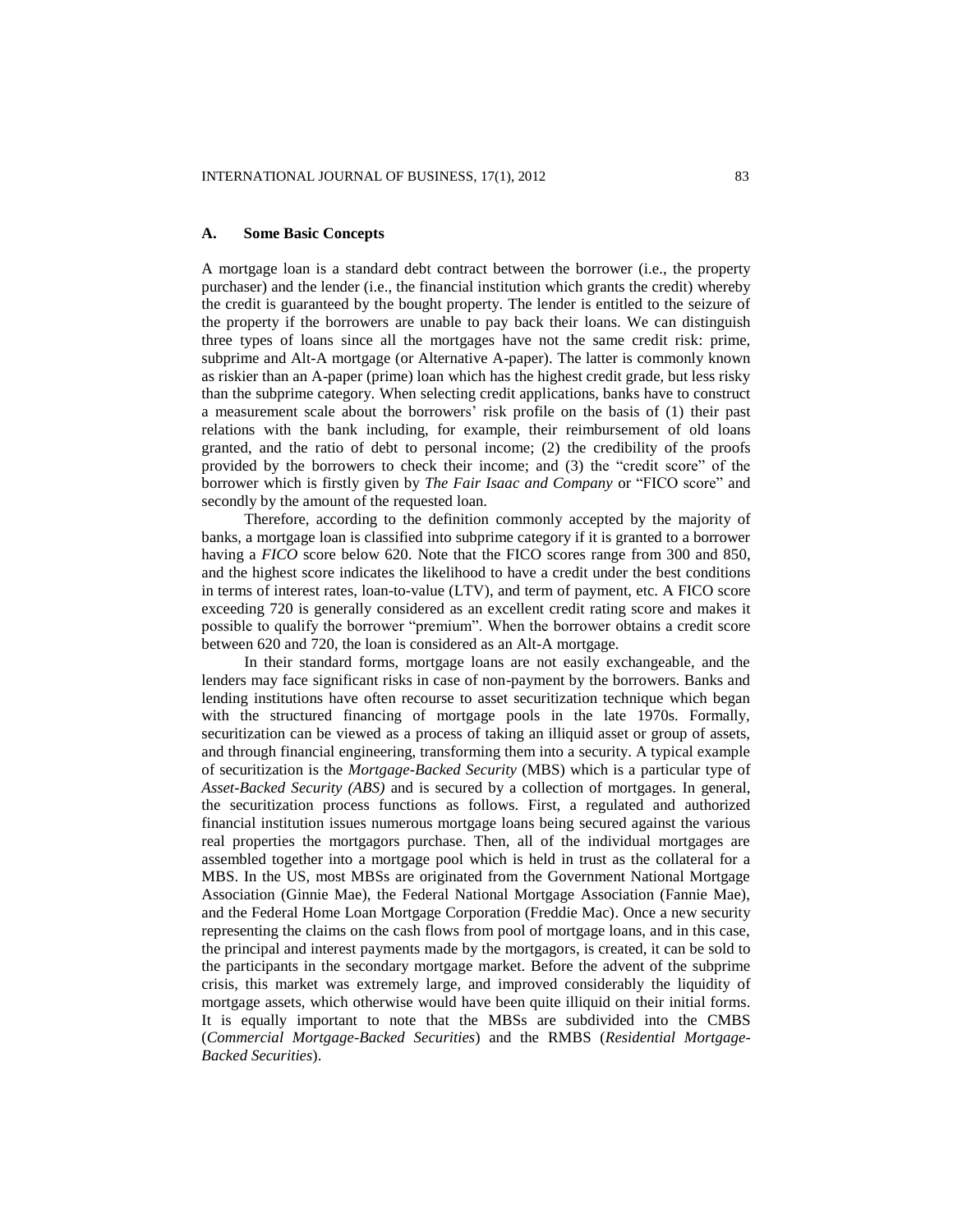Securitization has several advantages for banks. Initially, it represents a new funding source by allowing the transformation of illiquid portfolio into a liquid one as well as a means of expanding banks' credit lending capacity.<sup>1</sup> As a result, the risk of loss on the portfolio value will be transferred to the economic agents. In case where the portfolio ultimately contains bad credits and future cash flows generated are insufficient, investors must support the financial loss. With securitized mortgage loans, however, it is generally rare that the whole risk is transmitted to the investors. For the case of the US banking industry, the grantor preserves the "first risk" of non-payments on the portfolio, which is supported by the grantor's repurchases of the riskiest bonds (or subordinated bonds). Securitization also makes it possible, for banking institutions, to appropriately manage their balance sheet according to banking regulations in place. Indeed, the grantor can, by means of rebalancing the portfolio of credits, control for the swelling of its balance sheet, and thus generate new credits while maintaining its balance sheet on a controlled level of risk. Last but not least, securitization can also be considered as an instrument for exploiting the arbitrage opportunities available in international bond markets. That is, a bank can, at the same time, sell out some MBSs via a Special Purpose Vehicle (SPV) or a Special Purpose Company (SPC) and purchase a well-diversified portfolio of bonds. If the actual market conditions work for the mortgage portfolios, the bank is able to make capital gains due to the price appreciation of the portfolio's bonds.

#### **B. Previous Literature on Banking and Subprime Crisis**

González-Hermosillo (1999) pushes forward that the moral hazard may occur when banks take excessive risks by granting loans to very lucrative opportunities in the short run, but for which prospects for long-run refunding are reduced. This economic behavior is also motivated by the fact that bank supervisors expect that possible losses will be absorbed by a third part, such as governments through rescue operations or international financial organizations. Subsequently, Plihon and Miotti (2001) argue that the vulnerability of banks would not originate from only moral hazard, but also from a speculative behavior adopted by domestic banks which are encouraged by an intensive process of financial liberalization and transformation of the banking systems. According to these authors, the growing integration of global capital markets in the aftermath of financial liberalization process contributes to increase competition between foreign and domestic banks, and thus to reduce their profits from intermediation activities. At the same time, in the post-liberalisation period, the fact that companies have the possibility to directly raise the capital needed for their operations on international financial markets leads banks to speculate more in order to compensate the lack of profits. The Keynesian inspiration of Plihon and Miotti (2001) about banks' behavior is exactly in line with the analysis developed by Kindleberger (1989) according to which most of financial crises we went through in the financial history had three distinct phases: displacement, euphoria and distress. Displacement is an event which modifies the behavior and expectations of the market operators. The euphoria phase following displacement is characterised by periods of market blooming in terms of activity and investment turnover. The distress phase occurs with the swelling of market panics and corporate bankruptcies due to excessive risk-taking positions taken by economic agents during the euphoria phase.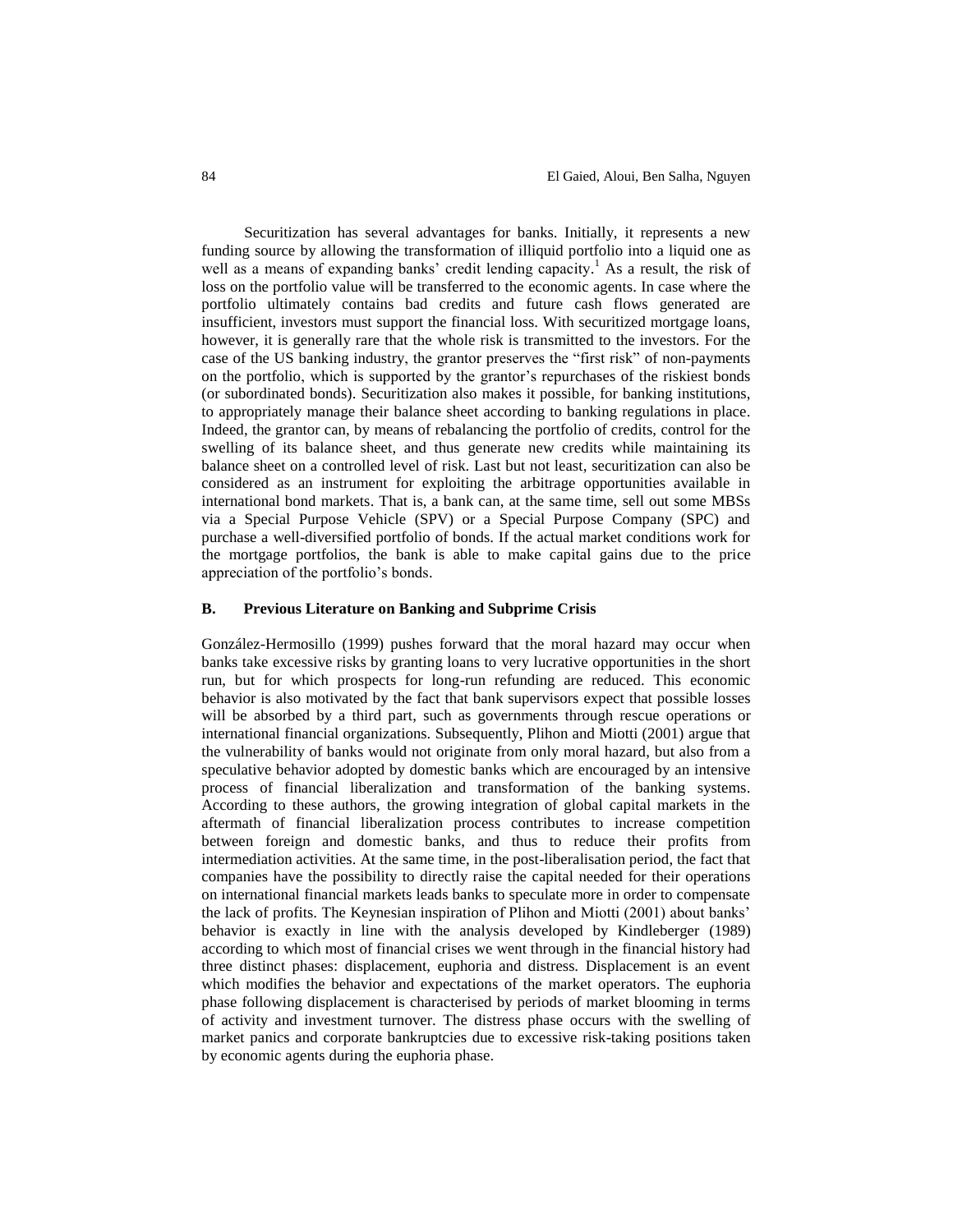The above analysis can also be applied to the recent subprime crisis in the US and the global financial crisis. We consider that securitization (period of displacement) as a new structured-financing tool on the market employed by American banks to commercialize securities whose claims depend on high-risk and/or low-risk mortgage loans. American banks then saw their profit increase considerably, and the final investors were happy to hold these mortgage-backed securities which pay high returns in low-interest rate environment without any concern about the quality of the mortgage borrowers and how the latter was evaluated. Economic agents thus entered in the euphoria's period over which they take excessive risks. When the interest rates began to rise in 2006-2007, as opposed to the common expectations, subprime borrowers default on their mortgage loan contracts, leading to the collapse of the US real-estate and banking markets as all of them are linked together. This episode finished by the prevailing of the distress period in financial markets. A major lesson from the recent past is that with the development of financial markets and the emergence of financial innovations (futures, options, credit derivatives, asset-backed securities, etc.), banks have opportunities to satisfy their liquidity preferences and make profitable placements which do not have a direct relation with the financing of the productive economy, unlike credits intended to finance investments. These speculative operations have then contributed to the creation of further fictive financial capital, being opposed to the industrial capital invested in the productive chain.

The majority of previous works related to the analysis of banking crisis have concentrated on the repercussions of the macroeconomic conditions on banks' risk behavior (e.g., Demirguç-Kunt and Detragiache, 1998; Glick and Hutchison, 2000). For instance, Arteta and Eichengreen (2002) showed that the risk taken by financial institutions in emerging market countries increases following domestic financial liberalization, and the principal robust causes of their banking crisis include rapid domestic credit growth, large bank liabilities relative to reserves, and deposit-rate decontrol. <sup>2</sup> Noy (2004) attempted to empirically evaluate the probability of the occurrence of banking crisis using financial liberalization as well as macroeconomic, institutional and political variables. The results obtained from a panel-probit model indicate that the loss of monopoly power following financial liberalization, as competitions intensifies and profit margins narrow, drive banks to take more risky investments as long as they do not violate the banking regulatory constraints. Other studies have focused on the concept of financial securitization and investigated the basic similarities and differences between banks that securitize their loans and banks that do not. The results of Uzun and Webb (2007) indicated, for example, that the size factor is a significant determinant of whether a bank securitizes, and that the credit securitization is negatively related to banks' risk-based capital ratios. Using a dataset on securitized subprime mortgage loan contracts in the United States (FICO score, loan characteristics, maturity, borrower characteristics, and other information collected on the borrower) to examine whether securitization reduces financial intermediaries' incentives to screen borrowers, Keys et al. (2010) provided evidence of adverse effects of the securitization process on the behavior of banks.

By focusing directly on the microeconomics of bank risk management, Wolfe (2000) suggested that securitization increases the default risk of the bank because the securitized credits offered to the investors are generally riskier than those that remain in the bank's balance sheet. Dionne and Harchaoui (2003) sought to examine the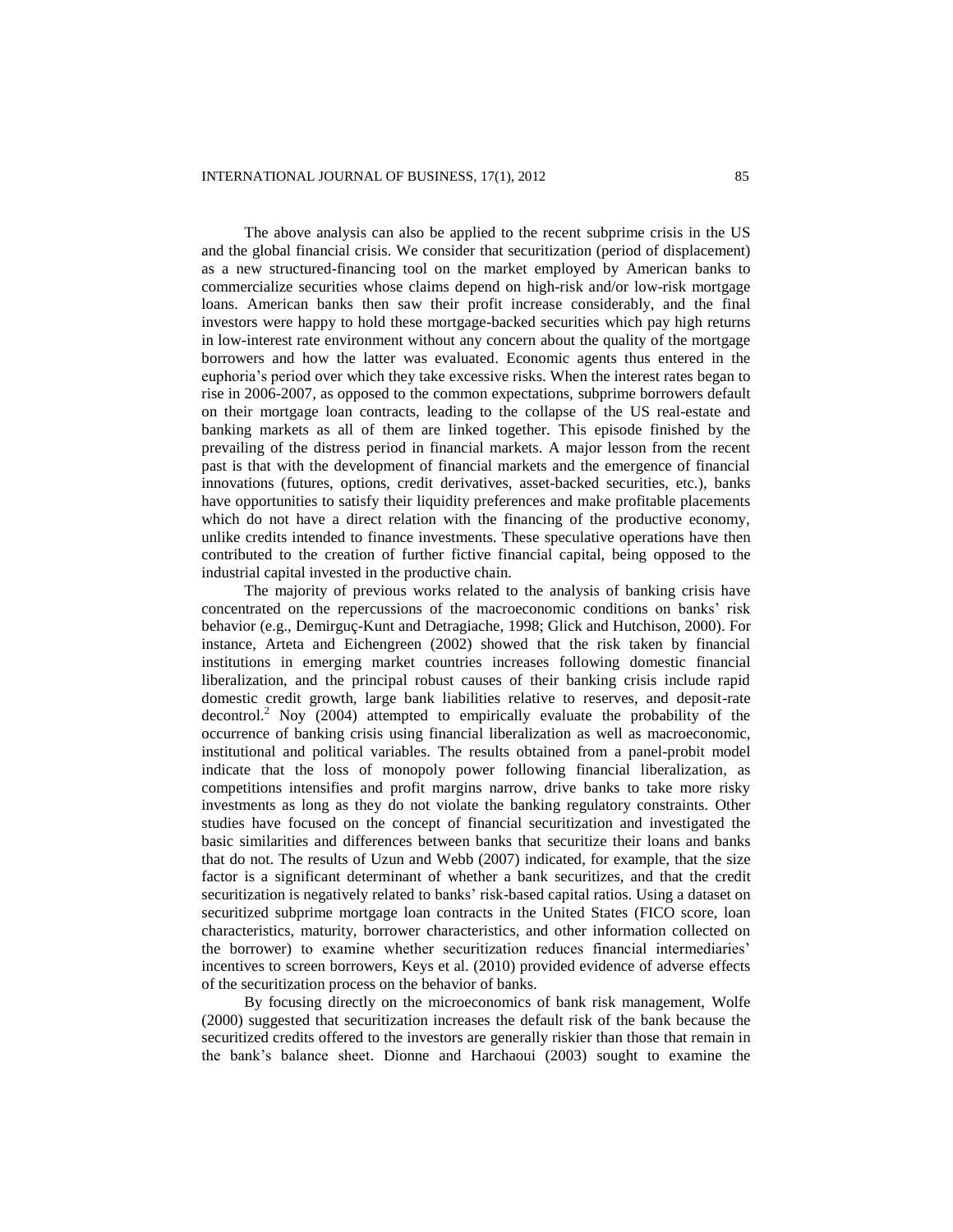empirical relationship between bank's capital, securitization and risk. Their results, drawn from commercial banks in Canada over the period 1988-1998, indicated that securitization exerts negative effects on both Tier 1 and Total risk-based capital ratios, and that there exists a positive relation between securitization and banks' risk. Franke and Krahnen (2005) shift attention to the effect of loan securitization on default risk, systematic risk and stock prices of financial institutions by considering a sample of European CDOs (Credit Default Obligations). They mainly found that securitization, while making possible for banks to transfer a part of their risks, incites them to take some more. In particular, banks' systematic risk tends to increase around securitization announcements. This means that financial markets see these banks riskier after such events. More recently, Bannier and Hansel (2008) investigated securitization activities of European banks and found that banks with higher risk (as measured by the ratio of banks' credit risk provisions to net interest income) and low liquidity are those which have generally recourse to loan securitization. Commercial banks are also involved in securitization transactions when they wish to indirectly access the investment-bank activities and the associated profits. The findings of the above-mentioned works are however not in line with those reported in Minton et al. (2004), and Jiangli and Pritsker (2008). Indeed, the first study documented that banks which securitize the most are riskless in terms of capital adequacy ratios, while the second assessed that banks utilizing loan securitization have a greater profitability, a considerable debt ratio, but a lower insolvency risk. Finally, in a related study, Gorton (2009) suggests that movements in real estate prices contributed to the rapid expansion of securitization process and its high complexity, which may generate asymmetric information and lead to higher risk for banks.

#### **C. The Subprime Crisis: Some Stylized Facts**

Over the last years, the US 2007 subprime crisis has progressively evolved to a global financial and economic crisis by inducing liquidity traps and credit crunch. Stock market volatility and major sources of corporate financing (debt and shareholder equity) are severely affected. Its phase of displacement according to Kindleberger (1989)'s analysis began with the rapid development of direct finance on financial markets, which intensifies competitions among banks and incites them to expand mortgage loans to high-risk population. This process is further accelerated by US government policies to increase home ownership rate since 1997 as well as banks' abundant liquidity from loan securitization.

As shown in Figure 1, total bank credits have considerably increased from \$4778.60 billion in January 2000 to \$9415.3 billion in April 2008, or an increase of about 97%. This spectacular change is essentially due to a huge increase in mortgage lending, as shown in Figure 2. We observe that mortgage credit expansion exceeded 141% over the same period, which is justified partly by the housing market boom following low interest rates, large inflows of foreign funds, and easy credit conditions.

Figure 3 shows that the United States has experienced a boom of real asset prices since 1997. The average price increased from \$150,500 in 1997 to reach a peak of \$266,000 in 2005. Shiller (2007) estimated that the real asset price index on the US markets has risen about 85% between 1997 and 2006. Banks have thus incentives to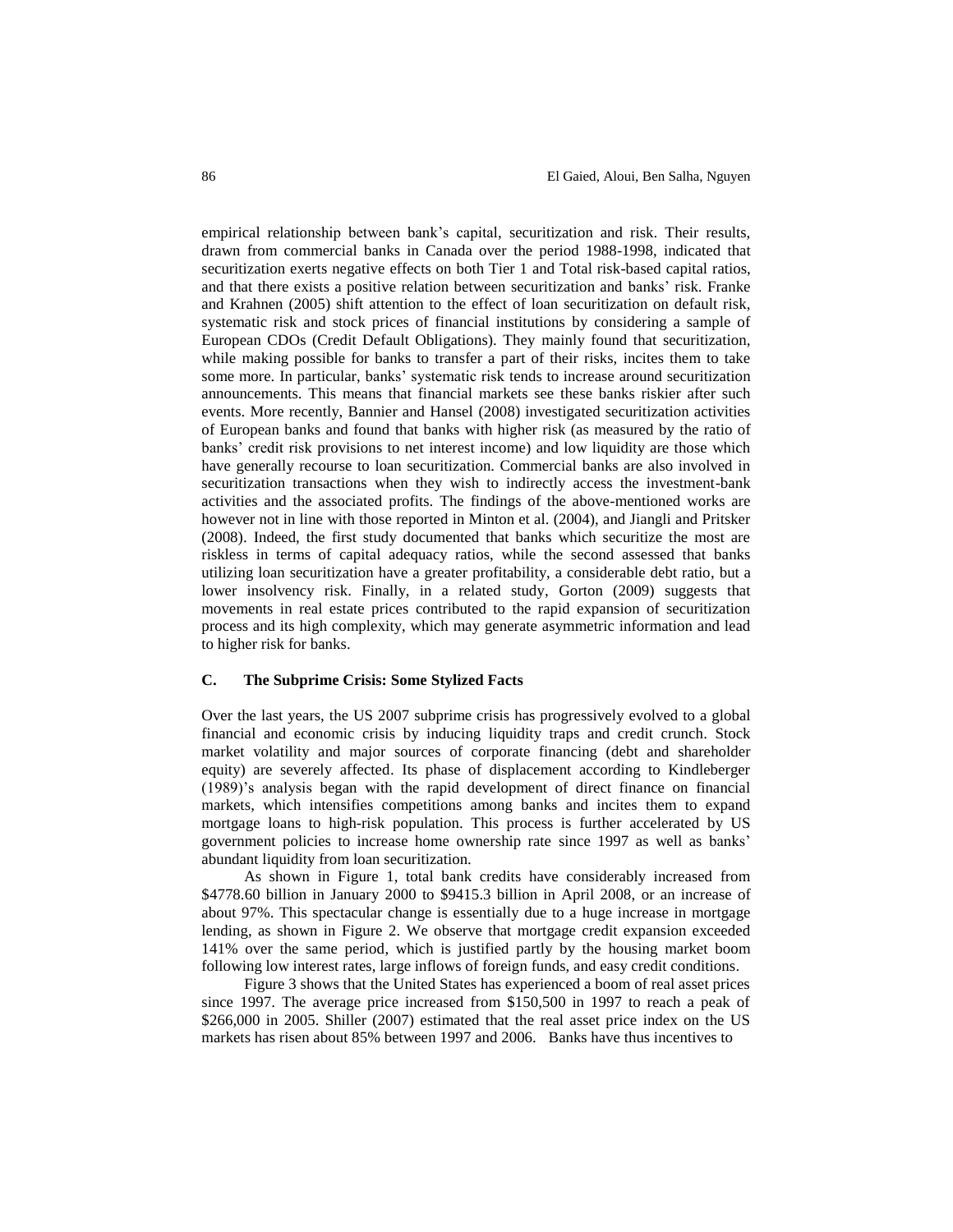

**Figure 1**

Source: Federal Reserve Statistical Releases

**Figure 2** Volume of mortgage credit: Jan. 2000-Jan. 2008 (in billion US dollars)



**Figure 3** Dynamics of the existing home prices (in thousand US dollars) 



Source: National Association of Realtors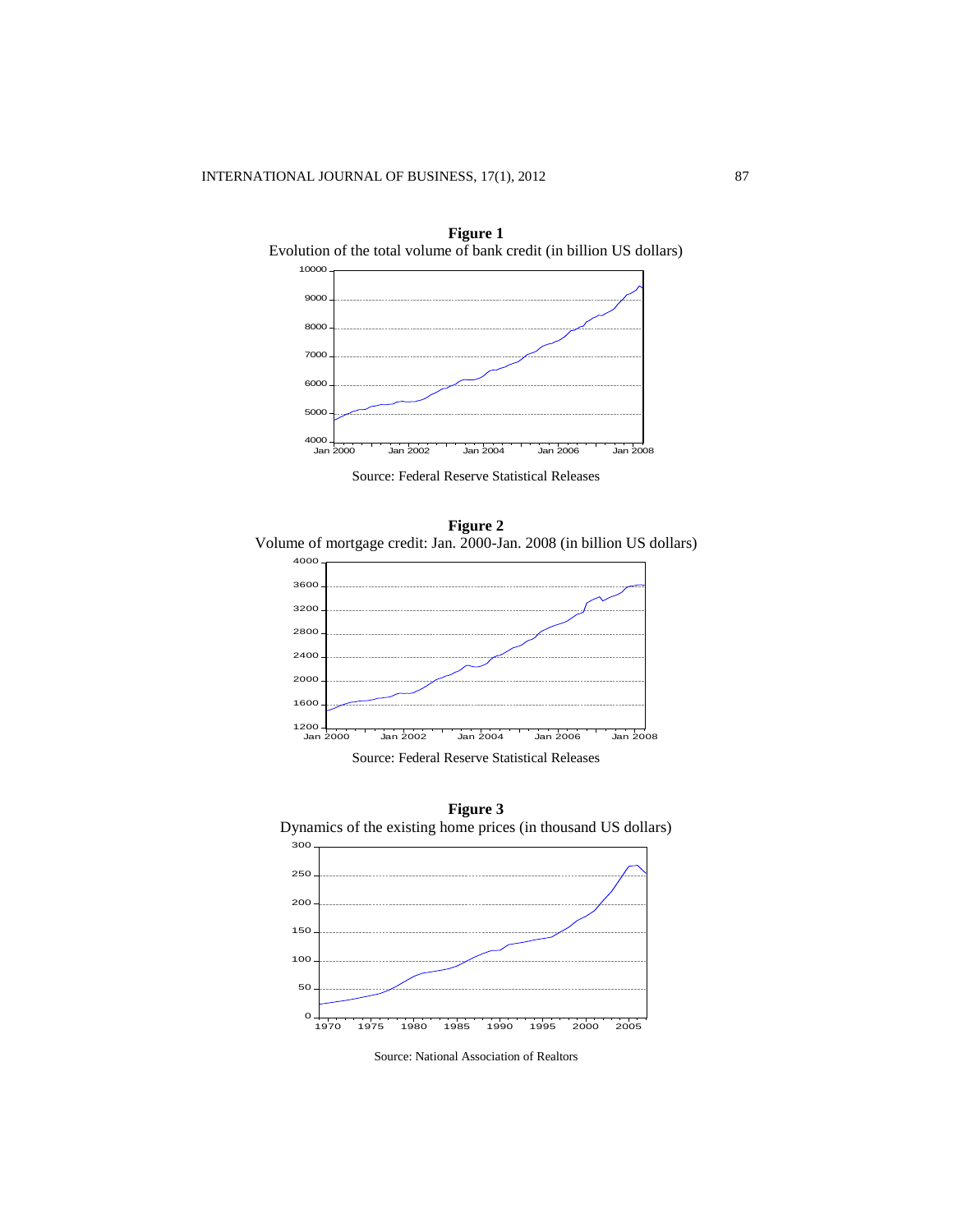grant high-risk mortgage loans, and believe that they can, even in the worst situation where borrowers are insolvent, liquidate the assets under contract even. Following Demyanyk and Van Hemert (2009), the problems of insolvency of borrowers could have been detected before the occurrence of the subprime crisis, but they are hidden by the rise of the housing price index over the 2003-2005 period. Indeed, the subprime lending made it possible for a household to buy a real estate initially with a fixed interest rate during the first two years and a variable rate containing an allowance for risk afterwards. The particular feature is that the subprime loan contract is secured by a mortgage on the real estate purchased, and the loan is granted after examination of the value of the real estate, contrary to the standard lending practices based on the borrowers' solvency position. Thus, the monthly payments on the loan contract increase significantly after the second year, making impossible for the majority of purchasers to repay their loans. Consequently, they sold their real estates with a capital gain relying on the rise of American housing markets by 10% per year in order to pay back the loan and interests and, why not, to take again a new subprime credit if the market is still in the phase of euphoria. Securitization mechanism effectively contributed to increase high-risk loans by improving banks' liquidity.

Figure 4 shows a considerable increase in credits securitized by US banks. The overall amount of securitized loans has grown by about 100% from \$1268.6 billions in January 2000 to \$2523.4 billion. This phase of euphoria of the US economy, supported by high liquidity resulting from securitization operations, did not however persist for a long time. In 2006, we observe a general fall in the US housing prices because the Fed raised significantly its fund rates between July 2004 and July 2006, making the adjustable rate mortgage (i.e., mortgage loan's interest rate which is adjusted on a variety of indices) more expensive for the borrowers. More beneficiaries of subprime credits then made default on the payment of the principal and interests related to the subprime credits. The properties under mortgage contract were recovered back by the banks and offered for sale, but banks realize, on average, a loss that usually exceeded 20%. The continuing price decline sparked off the phase of distress, characterized by a chain of failures in the US housing and banking markets.



Source: Federal Reserve Statistical Releases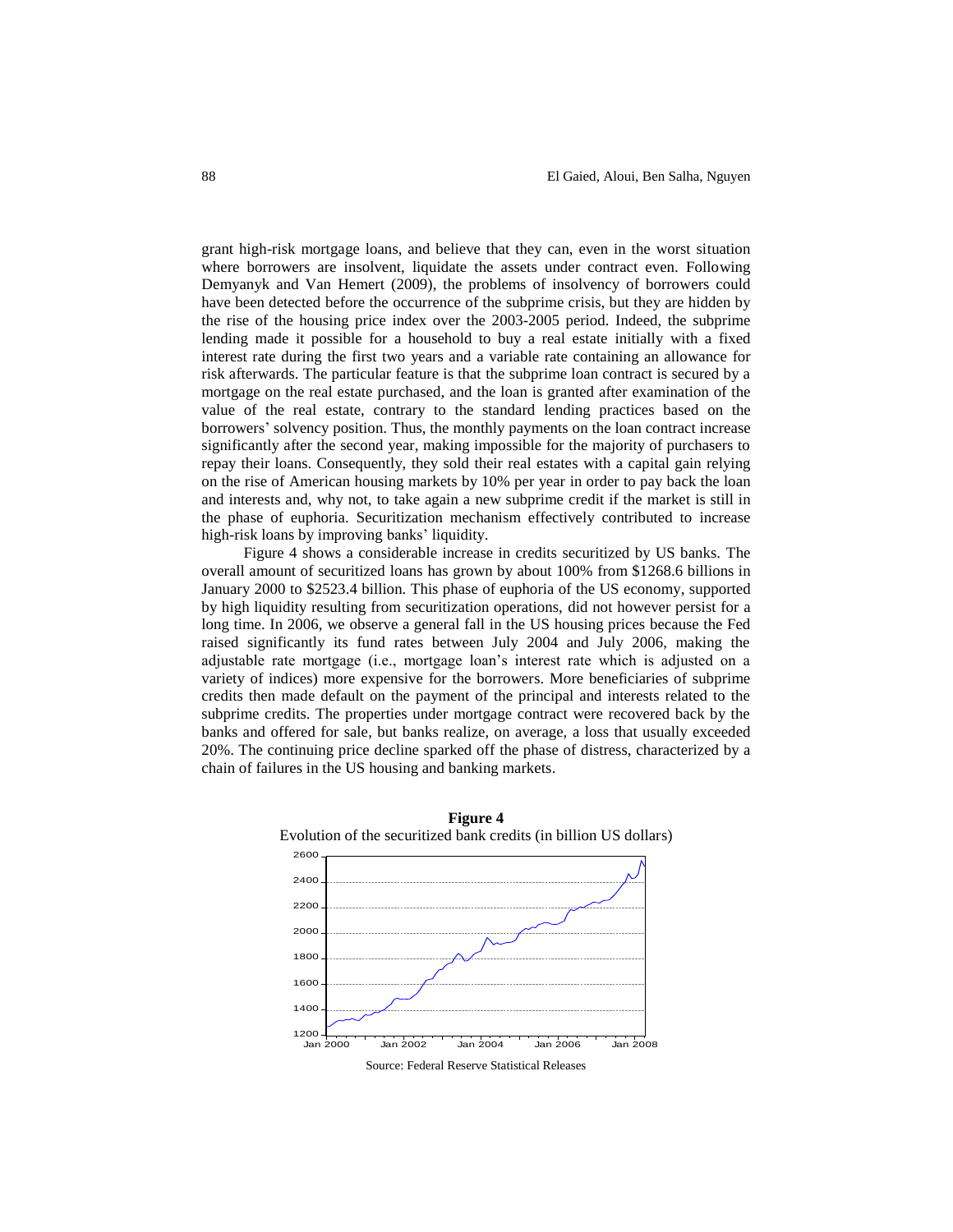#### **III. RESEARCH METHODOLOGY AND DATA**

We develop in this section an empirical framework to test whether securitization has played a significant role in the release of the US subprime crisis. To do so, we evaluate the probability of failure of US banks conditional on main financial indicators of sample banks including the volume of credit securitization, the doubtful debts, the level of credit risk, the demand and supply for bank credit and the profitability. The house price index is also introduced to control for the exogenous effects of the market on default risk of US banks.

#### **A. Econometric Modelling**

Four different methods of financial crisis prediction have been generally used in previous empirical studies. The simplest one consists of observing the evolution of the macroeconomic parameters in crisis countries and detecting their possible properties. Researchers have often recourse to this method when economic theory offers no insights about the occurrence and development of a crisis, but it can be neither quantified, nor subjected to significance tests. As for the three remaining methods, they are considered as more elaborated and rigorous: "events" detection, multivariate models including linear probability model, probit model and multivariate discriminant analysis, and advanced indicators borrowed from the detection of business cycles (Wenhua Yu and al 2009). Recently, the neural network methodology in artificial intelligence are more and more used to forecast bankruptcies and firms vulnerabilities (Celik and Karatepe, 2007), but it has several disadvantages including particularly long training time.

Since we are concerned by the probability of banks' failures, the panel data logit model appears to be the most suitable of the aforementioned approaches. When investigating warning models for bank supervision, Jagtiani et al. (2003) also show that simple linear models such as the logit model give more adequate results than the more complex models in the early identification of the banking failures. Besides its simplicity, the logit model is equally advantageous in that it allows us to assess the contribution of a particular variable in the probability of the release of a crisis at a given point in time. It finally makes easier the handling of numerous qualitative variables that may be at the origins of the crisis.

Formally, logit model or also called logistic regression can be viewed as a generalization of the linear probability model (LPM) which is by far the simplest way of dealing with binary dependent variable. Let's  $y_{it}$  and  $X_{it}$  denote respectively a binary dependent variable that takes the value of one when a bank fails and zeros otherwise, and a vector of explanatory variables that affect the probability of bank failure, the probability that a bank i fails at time t,  $p(y_{it} = 1)$ , is modeled as

$$
P_{it} = p(y_{it} = 1) = \beta X_{it} + \varepsilon_{it}
$$
 (1)

Since the actual probabilities are unobservable, we would have to estimate, by OLS procedure, a model where  $y_{it}$  (i.e., the series of ones and zeros) is the dependent variable. The fitted values from this regression are the estimated probabilities of bank failure for each observation. The slope estimate for a particular explanatory variable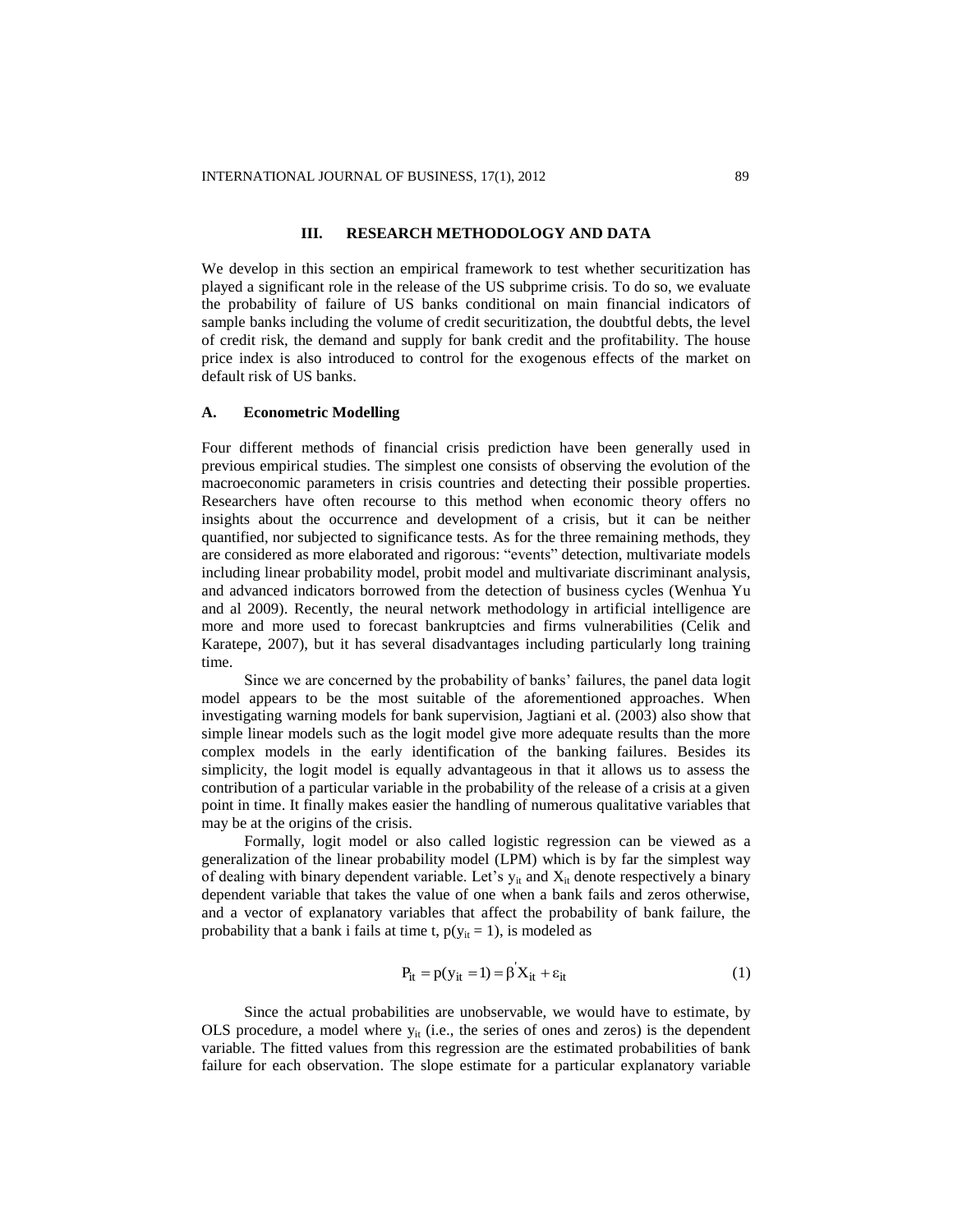can be interpreted as the change in the probability that the dependent variable will be equal to one for a one-unit change in the given variable, while holding the effects of remaining variables unchanged. The LPM suffer, however, from an important limitation that estimated probabilities can be either negative or above one. This problem can be avoided by transforming the regression model in Equation (1) so that the fitted values are bounded within the  $(0,1)$  interval. To date, one of the most interesting approaches consists of using the logistic function to transform the LPM into the logit model as follows:

$$
P_{it} = p(y_{it} = 1) = \frac{e^{\beta X_{it}}}{1 + e^{\beta X_{it}}} \tag{2}
$$

where e is the exponential operator. Under this form, the probability of bank failure rises monotonically between the bounds of zero and one. Therefore, the logit model is not linear and its estimation relies on the application of the maximum likelihood method. Note that in this study we estimate the model displayed in Equation (2) with panel data in order to investigate the common risk behavior of US banks.

#### **B. Data and properties**

Our empirical investigation is conducted on a sample of 6775 US banks from the Federal Deposit Insurance Corporation Database over the period from 2003 to 2007.<sup>3</sup> Our econometric specification is based on the following logit model where the default variable depends on seven explanatory variables such as

$$
DEFAULT_BANK = \alpha + \delta MBS_{it} + \beta'X_{it} + \varepsilon_{it}
$$
 (3)

The first and most important variable in this specification is the volume of securitized assets (MBS) for each bank, measured by the total value of mortgage backed securities in logarithm. We consider six control variables which may affect the probability of occurrence of banking failure: the ratio of total risk-weighted assets to total assets (RISK), the ratio of total deposits to total assets (DEP), the ratio of net loans and leases to total assets (LOANS), the return on assets (ROA), the ratio of net charge offs to loans (COL), and the house price index (HPI). The expected signs of these variables are presented and discussed in Table 1. Some of these variables have been employed in past studies to examine the house price evolution, the risk exposure related to securitization and the probability of bank failures (Arena, 2008; Keys et al., 2010; Barrell et al., 2010).

We also compute the correlation matrix for all variables used in the model, and report the results in Table 2. The low correlations between the variables suggest that each of the latter should be informative and useful in explaining the changes in dependent variable.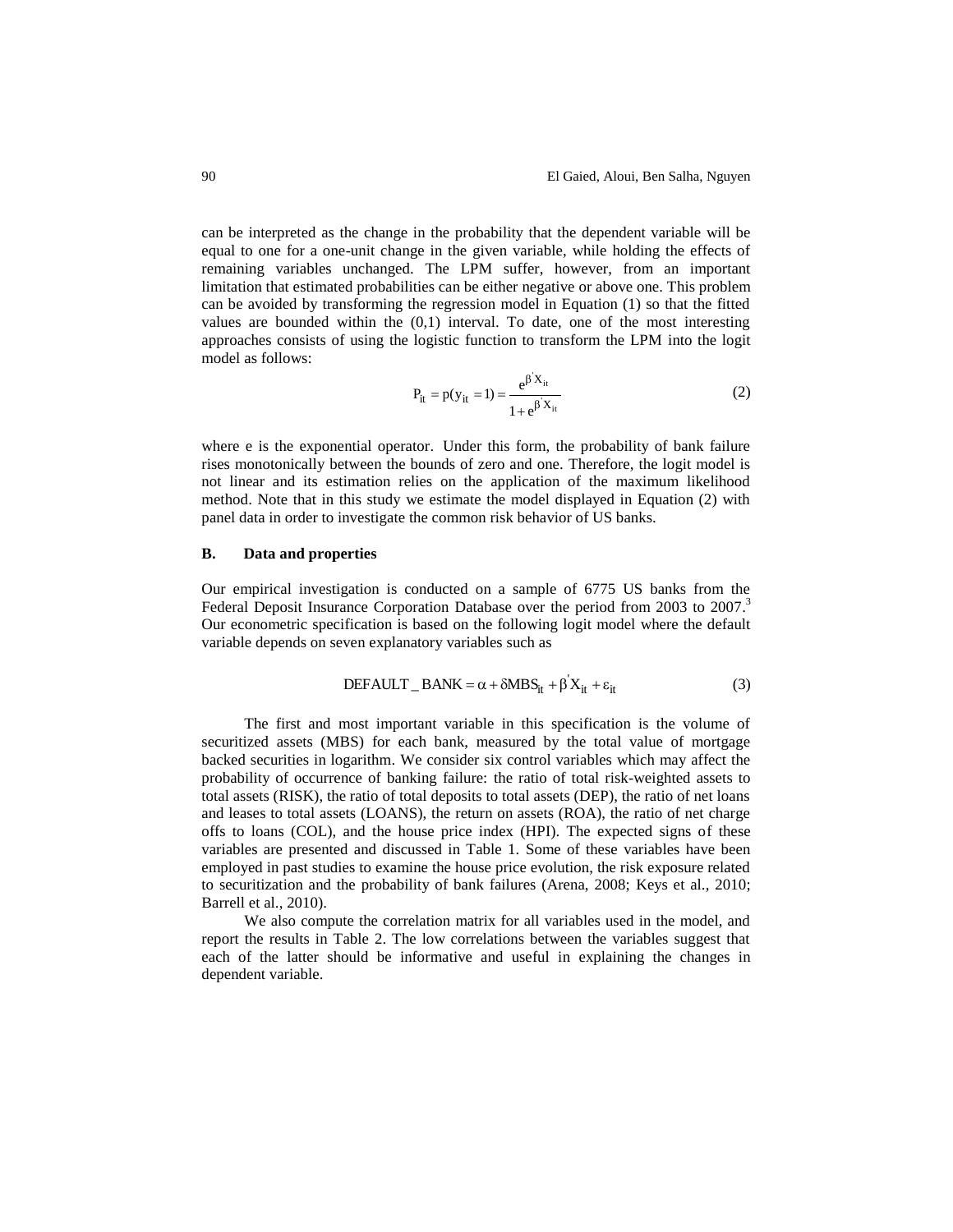| <b>Variables</b>                                           | Definition                                                                                                                                 | <b>Expected Signs</b>                                                                                                                                                                                                                                                                                                                                                                                     |  |  |
|------------------------------------------------------------|--------------------------------------------------------------------------------------------------------------------------------------------|-----------------------------------------------------------------------------------------------------------------------------------------------------------------------------------------------------------------------------------------------------------------------------------------------------------------------------------------------------------------------------------------------------------|--|--|
| DEFAULT_BANK                                               | This variable refers to a binary<br>variable which takes the value of 1 if<br>the bank defaults and 0 otherwise.                           |                                                                                                                                                                                                                                                                                                                                                                                                           |  |  |
| Mortgage Backed<br>Securities (MBS)                        | This variable corresponds to the<br>volume of the securitized credits in<br>logarithm.                                                     | The expected sign is positive, the higher<br>the ratio, the more the bank takes on<br>excessive risk by financing mortgage<br>operations.                                                                                                                                                                                                                                                                 |  |  |
| Total risk-<br>weighted assets /<br>Total assets<br>(RISK) | This variable measures the bank's<br>risk level.                                                                                           | The expected sign is positive. The higher<br>the RISK ratio, the higher the probability<br>of a bank's default risk is.                                                                                                                                                                                                                                                                                   |  |  |
| Total deposits /<br>Total assets<br>(DEP)                  | This variable reflects the capital<br>sources to insure the credit supply<br>activity.                                                     | The expected sign is negative because a<br>failed bank is the one which concentrates<br>less and less on its traditional activities,<br>i.e. credit lending on the basis of the<br>volume of the deposits. So, the higher the<br>DEP ratio, the lower the probability of<br>default.                                                                                                                      |  |  |
| Net loans and<br>leases / Total<br>assets (LOANS)          | This variable measures the credit<br>supply activity in percentage of total<br>assets                                                      | The expected sign is positive since the<br>probability of default would increase<br>with high-risk loans.                                                                                                                                                                                                                                                                                                 |  |  |
| Return on assets<br>(ROA)                                  | ROA is an indicator of a bank's<br>profitability, measured by the ratio<br>of net profit to total assets.                                  | The expected sign is negative since a<br>failed bank would have in general<br>experienced<br>decreasing<br>trend of<br>$\mathbf{a}$<br>profitability level.                                                                                                                                                                                                                                               |  |  |
| Net charge-offs to<br>loans<br>(COL)                       | This variable reflects the importance<br>of the doubtful debts over total<br>credits.                                                      | We expect a positive sign because the<br>larger the ratio, the poorer the quality of<br>the credits granted to the borrowers.                                                                                                                                                                                                                                                                             |  |  |
| House Price Index<br>(HPI)                                 | Expressed in logarithm term, this<br>variable<br>captures<br>the<br>dynamic<br>evolution of the house price index in<br>the United States. | The fall of the real estate prices coupled<br>with the rise of interest rates may cause<br>the incapacity of the households to honor<br>their engagements and the incapacity of<br>banks to have surplus when selling the<br>mortgage house. Then, the expected sign<br>is negative, i.e., the worst the value of<br>estate<br>assets,<br>the<br>higher<br>real<br>the<br>probability of banking failure. |  |  |

## **Table 1** Description of the variables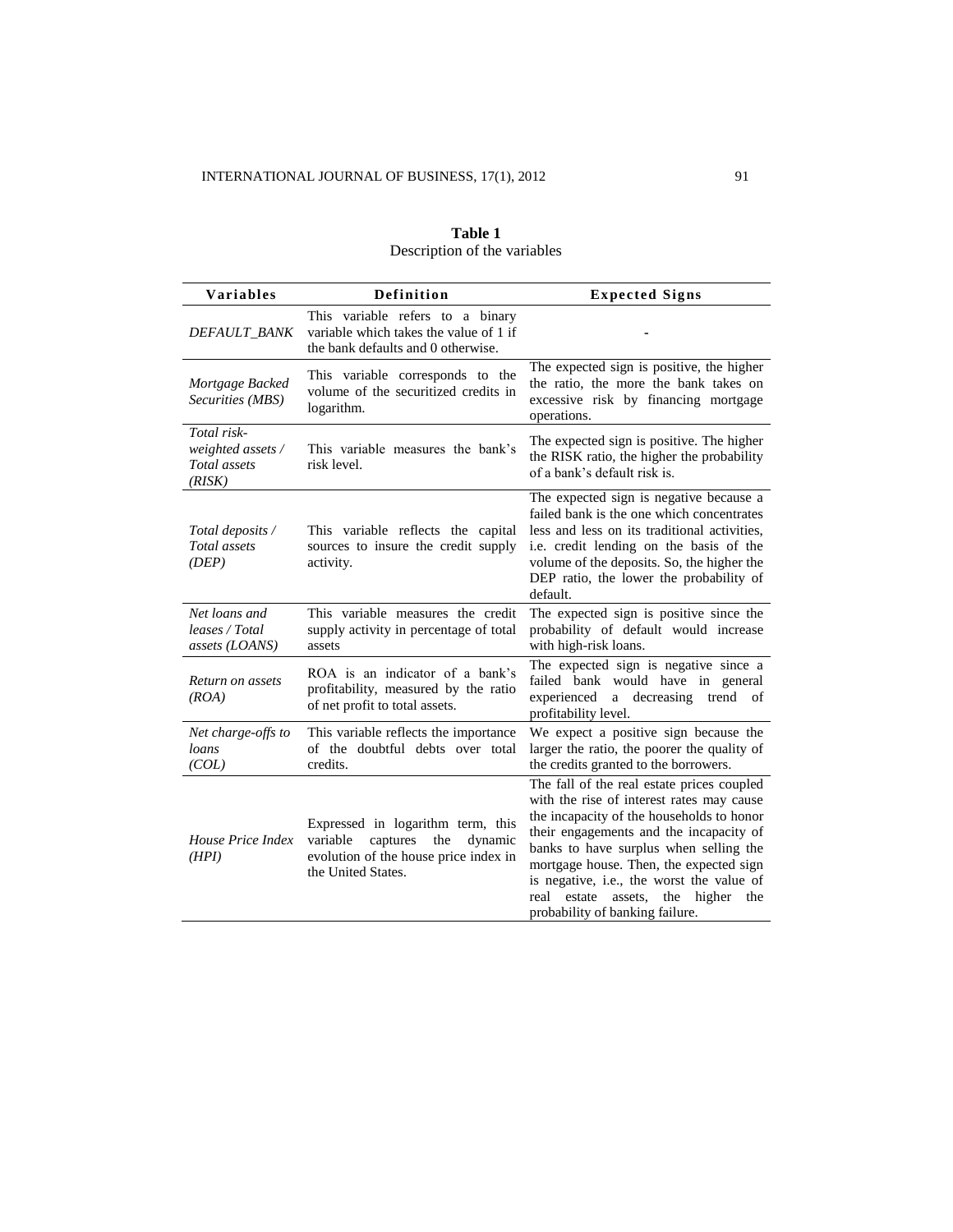| Stamp correlations of the variables |                               |             |            |            |           |           |            |            |  |
|-------------------------------------|-------------------------------|-------------|------------|------------|-----------|-----------|------------|------------|--|
| Variables                           | <b>DEFAULT</b><br><b>BANK</b> | <b>RISK</b> | <b>DEP</b> | <b>MBS</b> |           | ROA LOANS | <b>HPI</b> | <b>COL</b> |  |
| DEFAULT BANK                        | 1.0000                        |             |            |            |           |           |            |            |  |
| <b>RISK</b>                         | 0.0578                        | 1.0000      |            |            |           |           |            |            |  |
| <b>DEP</b>                          | 0.0005                        | $-0.0150$   | 1.0000     |            |           |           |            |            |  |
| <b>MBS</b>                          | 0.0495                        | 0.0106      | 0.0450     | 1.0000     |           |           |            |            |  |
| <b>ROA</b>                          | $-0.0063$                     | 0.1023      | $-0.0834$  | $-0.0027$  | 1.0000    |           |            |            |  |
| <b>LOANS</b>                        | 0.0014                        | 0.0242      | 0.1211     | 0.0002     | $-0.0002$ | 1.0000    |            |            |  |
| <b>HPI</b>                          | 0.0000                        | $-0.1021$   | $-0.0240$  | 0.0035     | 0.0209    | 0.0039    | 1.0000     |            |  |
| <b>COL</b>                          | 0.0087                        | 0.1004      | 0.0050     | $-0.0179$  | $-0.1659$ | 0.0033    | 0.0111     | 1.0000     |  |

**Table 2**

It is equally important to note that the *Banker's almanac* database was used to distinguish default banks from non-default (healthy) banks. We indeed follow the definition of Arena (2008) according to which a bank is considered to be in default if it is subject to at least one of the following procedures: (1) the bank is under administration with support of a regulatory institution and especially recapitalization agencies; (2) the banking license is suspended or revoked; (3) the bank is in liquidation process; and (4) the bank goes bankrupt.

The selection procedure leads to a total of 78 default banks between 2003 and 2007 according to the criteria listed above.

#### **IV. EMPIRICAL RESULTS**

Before carrying out the estimation of our empirical model in Equation (3) for the sample of 6775 banks over the period 2003-2007, we have to be sure for the appropriateness of the panel technique. For this purpose, we first estimate the same equation for each year between 2003 and 2007, and observe that the coefficients and the significance level of the explanatory variables were sometimes quite different from one estimate to another. This leads us to conclude that the model should be estimated in panel data, owing to the presence of cross-sectional effects. We then check for the assumption of fixed effects for each cross-sectional unit. If the fixed effects are indeed present, it would be not necessary to allow the dependent variable to vary according to the specificity of each bank, independently of the explanatory variables. Our result indicates that the assumption of random effects is more suitable for modeling the probability of banking default. Finally, given that the large disproportion between the two categories of banks, i.e., 79 failed banks against 6696 healthy ones, may bias our empirical results, we decide to use the estimation method proposed by King and Zeng (2001). This method consists of weighting the observations in order to gauge their contribution to the whole population. More precisely, the weight of each group of observations is as follows:

$$
\frac{1}{N_0} \left( \frac{N_0 + N_1}{2} \right)
$$
 for group 0 (healthy banks) and  

$$
\frac{1}{N_1} \left( \frac{N_0 + N_1}{2} \right)
$$
 for group 1 (failed banks)

where  $N_0$  and  $N_1$  denote respectively the number of observations of the healthy and failed banks in the sample data.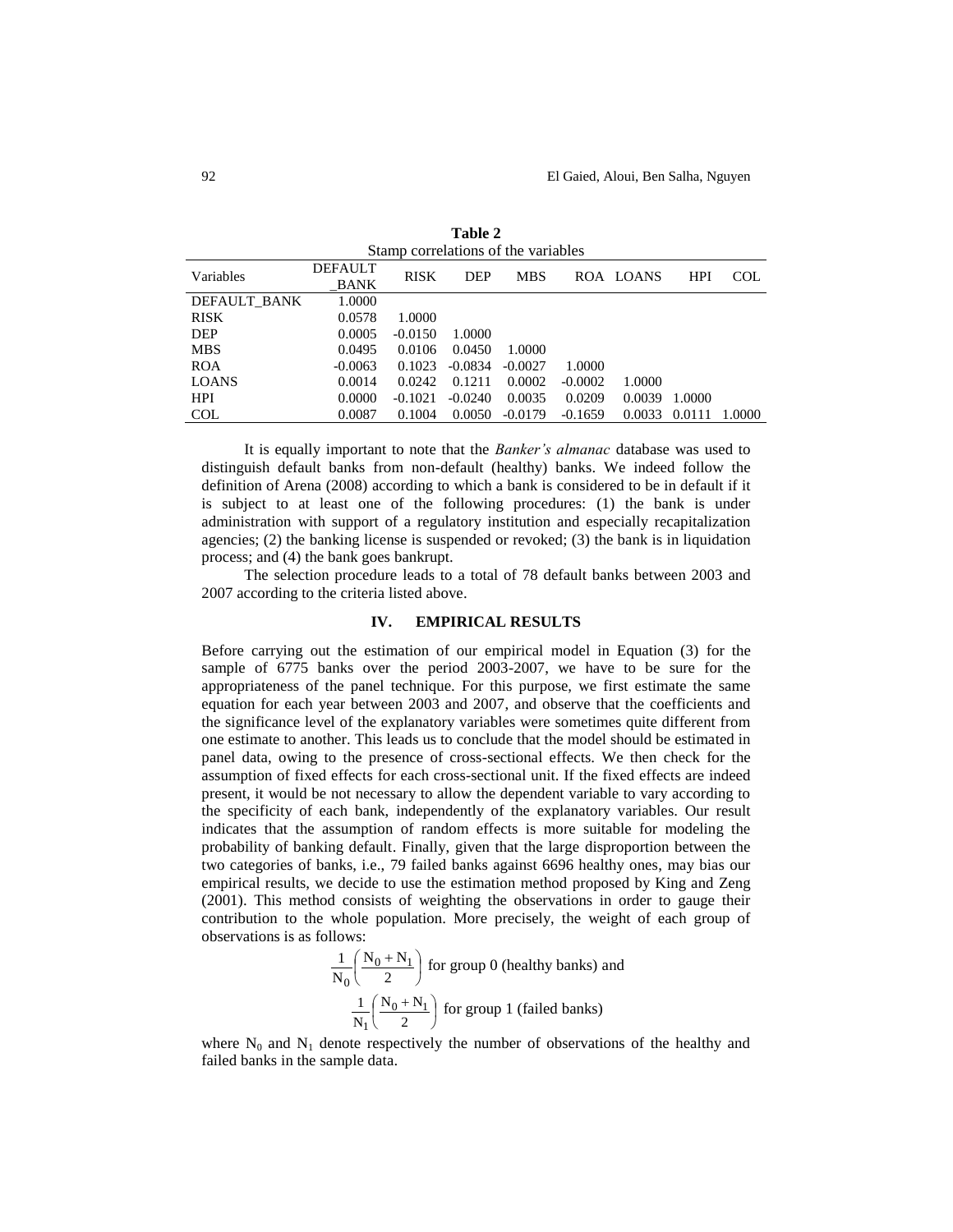| Variables                                 | Coefficient   | <b>Std. Errors</b> | z-statistics | P-value |
|-------------------------------------------|---------------|--------------------|--------------|---------|
| <b>MBS</b>                                | ,***<br>1.616 | 0.032              | 49.48        | 0.000   |
| <b>RISK</b>                               | $17.129***$   | 0.362              | 47.30        | 0.000   |
| <b>DEP</b>                                | $-1.866$ ***  | 0.694              | 2.69         | 0.007   |
| <b>ROA</b>                                | $-0.418***$   | 0.056              | $-7.42$      | 0.000   |
| <b>LOANS</b>                              | $0.029*$      | 0.017              | 1.69         | 0.091   |
| <b>HPI</b>                                | $-4.150***$   | 1.056              | $-3.93$      | 0.000   |
| <b>COL</b>                                | $0.393***$    | 0.096              | 4.09         | 0.000   |
| $W_{\alpha}$ ld toot statistics – 2200.42 |               |                    |              |         |

**Table 3** Logit estimation results

Wald test statistics = 2309.42

P-value of the Wald test  $= 0.0000$ 

P-value of the likelihood ratio test  $= 0.0000$ 

Notes: This table reports the estimation results from a panel random-effect logistic regression for the model in Equation (3) over the period from 2003 to 2007. The sample data include 6775 American banks and a total of 33875 observations. The dependant variable, DEFAULT\_BANK, takes the value of one for a default bank, and 0 for a healthy bank. MBS and HPI variables are expressed in logarithm. The Wald and Likelihood tests examine the null hypothesis of joint significance of all estimated coefficients of the logistic regression. \*\*\*, \*\* and \* indicate significance at the 1%, 5% and 10% levels, respectively.

We now estimate the model in Equation (3) using the Logit estimation technique. Table 3 summarizes the results obtained for 6775 American banks over the period 2003-2007. Globally, the estimation result is significant in that at least one of the explanatory variables contributes to significantly explain the time-dynamics of the probability of banking default, as confirmed by the likelihood ratio and Wald test which clearly reject the null assumption of the nullity of the estimated coefficients. A close inspection of the results indicates that the estimates related to the seven explanatory variables introduced in the model are highly significant at the 1% level, except for the LOANS variable with a significance level of 10%. Moreover, all the variables under consideration have expected signs as discussed in Table 2. One should note that the economic interpretation of the binary models such as Logit and Probit is made only on the basis of the sign of the estimated coefficient of each variable and not on its value. In this scheme of things, a positive coefficient means that any increase in an explanatory variable  $X_{i,t}$  contributes to increase the probability that a bank defaults, Prob( $Y_{i,t}=1$ ). A negative coefficient implies inversely that any increase in  $X_{i,t}$  causes  $Y_{i,t}$  to move towards its weakest modalities,  $Prob(Y_{i,t}=0)$ .

As pointed out in Section II, the excessive risk-taking behavior can be explained by the possibility given to the US banks to increase their liquidity through securitizing credits. This statement is examined by inspecting the directional impact of *MBS* variable on the bank default probability. Results reported in Table 3 witness the important role of loan securitization in increasing the probability of bank failure since the associated coefficient is positive and statistically significant at the 1% level. These findings corroborate with those of several works in the existing literature which conclude that securitization of subprime mortgage loans eased the access of the lowincome households to credits and incited banks to take more risks, which may affect their long-run financial performance (Gabriel and Rosenthal, 2006; Hansel and Krahnen, 2007). On the other hand, loan securitization, as a new funding source for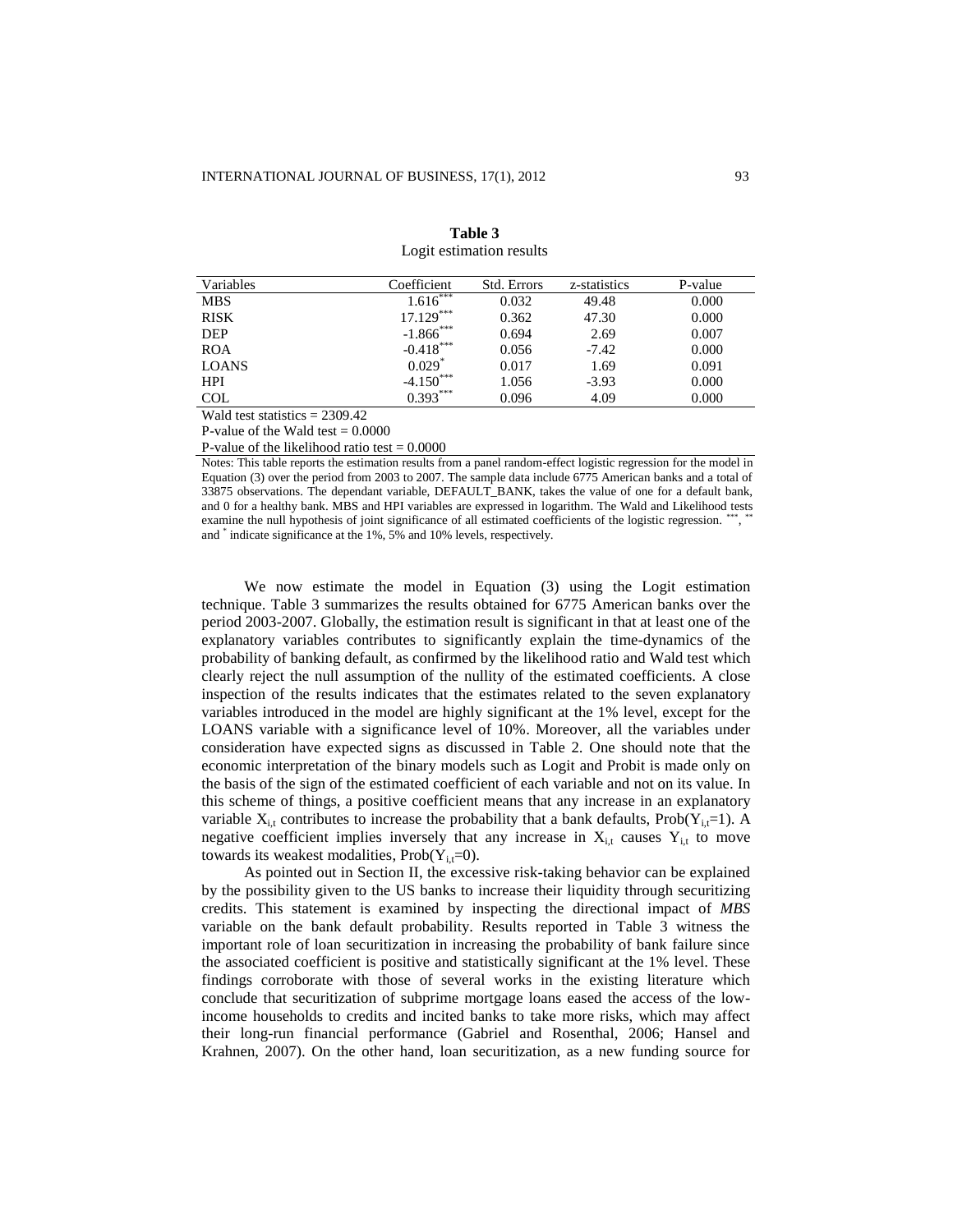banks, helped them to increase the supply of credits (Hirtle, 2007; Goderis et al., 2007). By analyzing collateralized loan obligation (CLO) transactions by European banks over the period 1997-2004, Bannier and Hansel (2008) show that securitizing banks have higher risk of failure than those which do not.

The significant and positive coefficients of the *COL* variable (ratio of doubtful debts to total credits) as well as of the *RISK* variable (ratio of total risk-weighted assets to total assets) show that the default probability of American banks increases with the amount of credits granted to high-risk households. In other words, American banks that involved with high volume of securitized credits were exposed to a high risk of default, likely caused by the borrowers' insolvency. This finding is thus in line with previous empirical studies examining the impact of the rise of doubtful debts on the explanation of banking crisis. For instance, Gavin and Hausmann (1998) argue that the doubtful debts may make the banking system more vulnerable to shocks and lead to crisis. The reason is that the rise of bad and doubtful debts provokes the slowdown of the capital reserved for loss recovery. Noy (2004) concludes that the implementation of financial liberalization may incite domestic banks to take on excessive risk in absence of prudential supervision. Accordingly, some regulation practices such as the establishment of limits on the interest rate and the volume of credits, in particular for certain sectors including real estates would be necessary.

It is commonly assumed that loan securitization allows for banks to make high profitability. Nevertheless, banks that securitize assets have generally experienced decreasing trend of profitability during the years preceding the crisis. This hypothesis is confirmed by the significant and negative coefficient associated with ROA, showing that. Finally, the macroeconomic influence of house price index variable (*HPI*) on the bank default probability is negative as expected, meaning that the decline in housing prices has contributed to the failure of banks. Indeed, over the US subprime crisis, when the housing prices experienced spectacular fall owing to the increasing adjustable-rate mortgages, borrowers who found themselves unable to pay higher monthly mortgage payments are the first to default. The non-payment of more and more borrowers, in turn, reduced the value of mortgage-backed securities, made banks' financial situations worst, and led many of them to default. The findings of Demyanyk and Van Hemert (2009) are consistent with the fact that the appreciation of housing prices masked the risk of a subprime crisis in the United States, but once the housing prices started to decline in the beginning of 2006, the occurrence of a subprime crisis became more apparent. When analyzing the US house prices before 2006, Goetzmann et al. (2009) assess that their subsequent fall was unforeseen and that both borrowers and lenders (banks) expected an increasing trend of these prices in the future.

#### **V. CONCLUDING REMARKS**

This study seeks to examine the role of loan securitization in explaining the risk-taking behavior of American banks as well as the occurrence of the 2007 subprime crisis in the United States. Using data from 6775 American deposit banks over a five-year period 2003-2007 which is characterized by important volume of the securitized loans, we find that the general assumption of excessive risk-taking behavior of US banks cannot be rejected. In particular, the probability of bank default is positively associated with the volume of securitized credits, suggesting that the more banks securitize their loans, the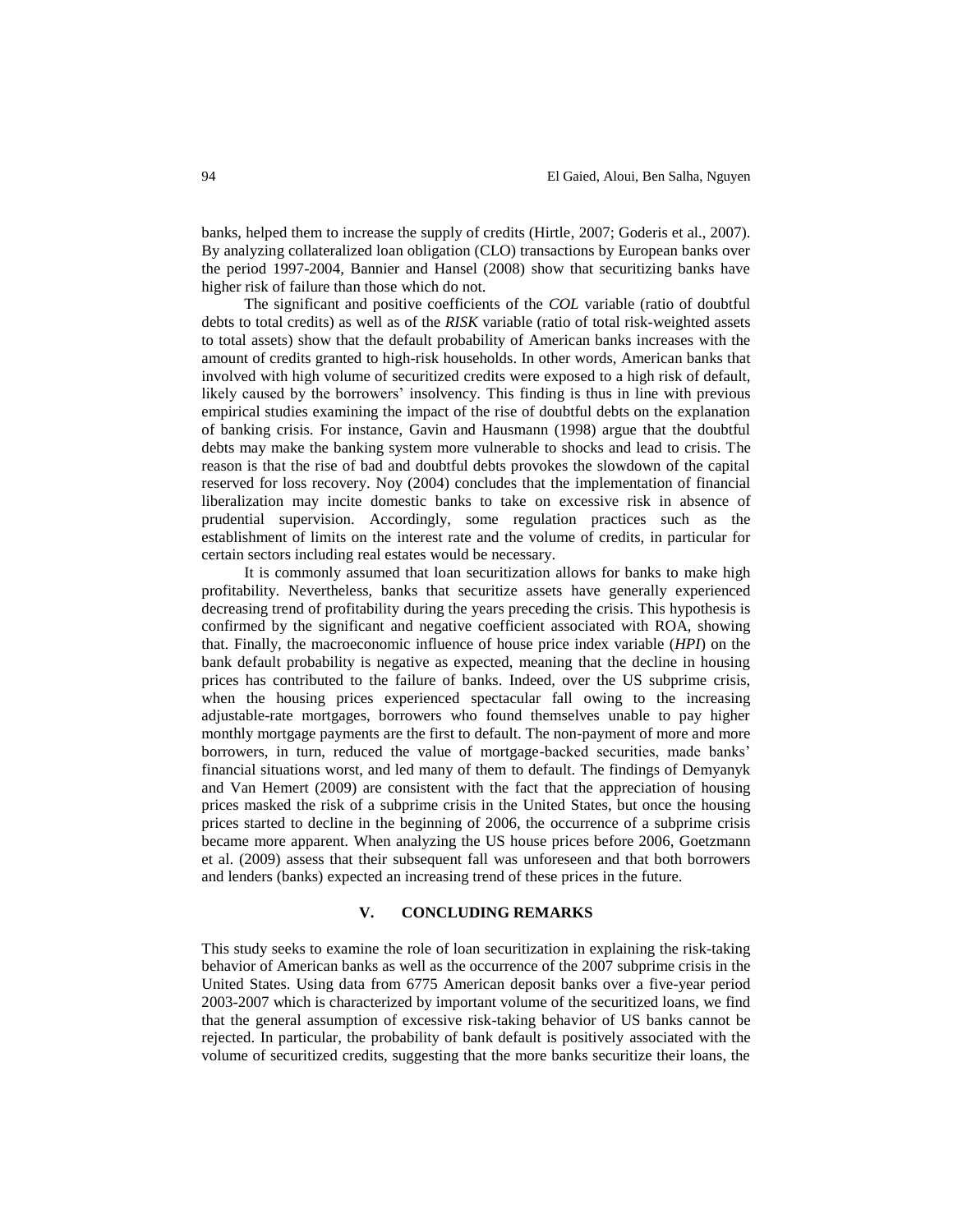higher their exposure to default risk is. Moreover, and the proportion of risk-weighted assets in total assets as well as of bad and doubtful loans in total loans are found to significantly increase the probability of US bank failure. Finally, the evolution of housing price level appears to have contributed largely to the explanation of the subprime crisis in the United States since July 2007.

Based on these results, it should be of interest for policymakers to build appropriate banking supervision policies and prudential standards for regulating banking system. They may include, among the others, a better transparency in securitization (the portion of risk retained by each operator involving in an asset transformation, the quality of transactions) the control of the methodology adopted by credit rating agencies in their assessment of bond creditworthiness, and revisions of banking supervision norms taking into consideration the volume of securitized loans.

#### **ENDNOTES**

- 1. See Cebenoyan and Strahan (2004), Hirtle (2007), and Goderis et al. (2007) for empirical evidence from 65 banks which emitted "Collateralized Loan Obligations" (CLOs) between 1995 and 2004.
- 2. It is now commonly accepted that if domestic financial liberalization, which aims at removing interest rate controls and giving financial intermediaries (banks and banking organizations) more autonomy in managing loan and credit policies, is accompanied by insufficient prudential supervision of the banking sector, it will lead to an excessive risk taken by financial operators and may result in a subsequent crisis.
- 3. The Federal Deposit Insurance Corporation (FDIC) is an independent agency of the federal government. It preserves and promotes public confidence in the U.S. financial system by insuring deposits in banks and thrift institutions for at least \$250,000; by identifying, monitoring and addressing risks to the deposit insurance funds; and by limiting the effect on the economy and the financial system when a bank or thrift institution fails.

#### **REFERENCES**

- Arena, M., 2008, "Bank Failures and Bank Fundamentals: A Comparative Analysis of Latin America and East Asia during the Nineties using Bank-level Data," *Journal of Banking and Finance*, 32, 299-310.
- Arteta, C., and B. Eichengreen, 2002, "Banking Crises in Emerging Markets: Presumptions and Evidence," In M. Blejer and M. Skreb (Eds.), *Financial Policies in Emerging Markets*, MIT Press.
- Bannier, C.E., and D.N. Hansel, 2008, "Determinants of Banks Engagement in Loan Securitization," Deutsche Bundesbank Discussion Paper n° 10/2008.
- Barrell, R., E.P. Davis, D. Karim, and I. Liadze, 2010, "Bank Regulation, Property Prices and Early Warning Systems for Banking Crises in OECD Countries," *Journal of Banking and Finance*, 34, 2255-2264.
- Celik, A.E, and Y. Karatepe, 2007, "Evaluating and Forecasting Banking Crises through Neural Network Models: An Application for Turkish Banking Sector", *Expert Systems with Applications: An International Journal*, 33, 809-815.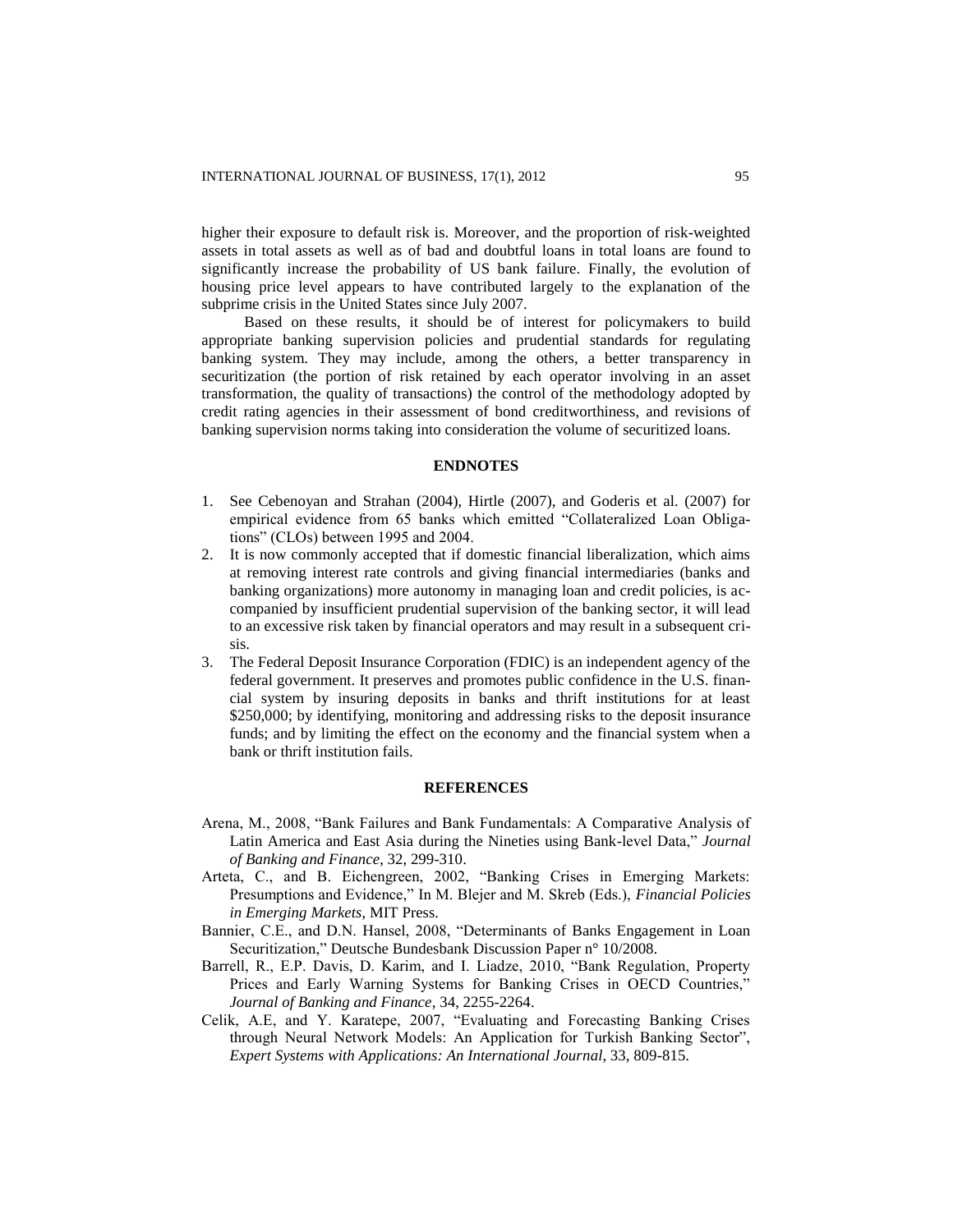- Claessens, S., M.A. Kose, and M.E. Terrones, 2010, "The Global Financial Crisis: How Similar? How Different? How Costly?," *Journal of Asian Economics*, 21, 247-264.
- Demirguç-Kunt, A., and E. Detragiache, 1998, "The Determinants of Banking Crises in Developing and Developed Countries," *IMF Staff papers*, 45, 81-109.
- Demyany, Y., and O. Van Hemert, 2009, "Understanding the Subprime Mortgage Crisis," *Review of Financial Studies*, in press.
- Dionne, G., and T.M. Harchaoui, 2003, "Banks Capital, Securitization and Credit Risk: an Empirical Evidence for Canada," *HEC Montreal Working Paper* n° 03-01.
- Frank, G., and J.P. Krahnen, 2005, "Default Risk Sharing Between Banks and Markets: The Contribution of Collateralized Debt Obligations," *NBER Working Paper* 11741.
- Gavin, M., and R. Hausmann, 1998, "The Roots of Banking Crises: The Macroeconomic Context*," Inter-American Development Bank Working Paper* n° 318.
- Glick, R., and M.M. Hutchison, 2000, "Banking and Currency Crises: How Commons are Twins?," *UCSC Dept. of Economics Working Paper* n° 488.
- Goderis, B., I.W. Marsh, J.V. Castello, and W. Wagner, 2007, "Bank Behavior with Access to Credit Risk Transfer Markets," *Bank of Finland Research Discussion Papers* n° 04/2007.
- Goetzmann, W.N., L. Peng, and J. Yen, 2009, "The Subprime Crisis and House Price Appreciation," Yale ICF Working Paper n° 15334.
- González-Hermosillo, B., 1999, "Crises Bancaires: Se Doter d'Indicateurs d'Alerte Avancée," *Finances et Developement*, 36, 36-39.
- Gorton, G., 2009, "The Subprime Panic," *European Financial Management*, 15, 10-46.
- Hansel, D.N., and J.P. Krahnen, 2007, "Does Credit Securitization Reduce Bank Risk? Evidence from the European CDO Market," *Mimeo, Goethe-University Frankfurt.*
- Hirtle, B., 2007, "Credit Derivatives and Bank Credit Supply," *Federal Reserve Bank of New York Staff Reports* n° 276.
- Jagtiani, J., J. Kolari, C. Lemieux, and H Shin, 2003, "Early Warning Models for Bank Supervision: Simpler could be Better," *Federal Reserve Bank of Chicago Economic Perspectives*, 27, 49-60.
- Jiangli, W., and M. Pritsker, 2008, "The Impacts of Securitization on US Bank Holding Companies," *Federal Reserve Bank of Chicago Proceedings*, May, 377-393.
- Keys, B., T. Mukherjee, A. Seru, and V. Vig, 2010, "Did Securitization Lead to Lax Screening: Evidence from Subprime Loans," *Quarterly Journal of Economics*, 125, 307-362.
- Kindleberger, C.P., and R.Z. Aliber, 1989, "Manias, Panics and Crashes: A History of Financial Crises", *Fifth Edition, John Wiley & Sons.*
- King, G., and L. Zeng, 2001, "Logistic Regression in Rare Events Data," *Political Analysis*, 9, 137-162.
- Mian, A.R., and A. Sufi, 2010a, "House Prices, Home Equity-Based Borrowing, and the US Household Leverage Crisis," *NBER WP* 15283.
- Mian, A.R., and A. Sufi, 2010b, "Household Leverage and the Recession of 2007 to 2009," *IMF Economic Review*, 58, 74-117.
- Minton, B., A. Sanders, and P.E. Strahan, 2004, "Securitization by Banks and Finance Companies: Efficient Financial Contracting or Regulatory Arbitrage?," *Center for Research in Financial Economics Working Paper* n° 24.